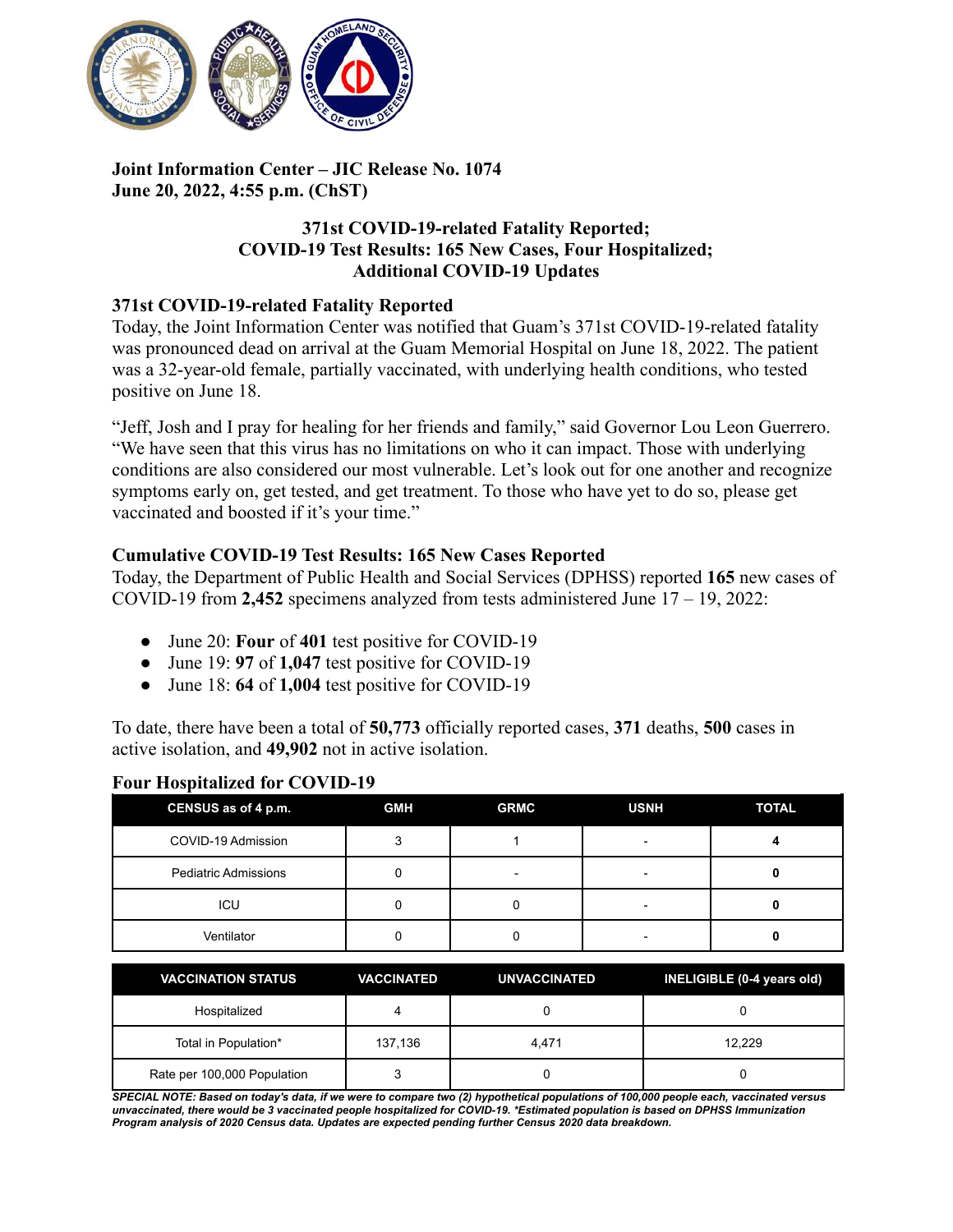| <b>FREE COVID-19 COMMUNITY TESTING</b><br>Fill out a COVID-19 Testing Patient Assessment Form ahead of time, available at dphss.quam.gov/covid-19-testing. |                                                                                                                                                                                                                                                                                            |  |
|------------------------------------------------------------------------------------------------------------------------------------------------------------|--------------------------------------------------------------------------------------------------------------------------------------------------------------------------------------------------------------------------------------------------------------------------------------------|--|
| Tuesday, Thursday,<br>and Saturday<br>8 a.m. - 11 a.m.                                                                                                     | Old Carnival Grounds, Tiyan, Barrigada<br>COVID-19 testing will be offered by appointment through tinyurl.com/covidstopswithme.<br>Four adults per vehicle. Bring a photo ID. Travel-related testing will not be offered.<br><b>NO SYMPTOMS NEEDED TO TEST FOR COVID-19</b>                |  |
| <b>Tuesdays and</b><br>Thursdays:<br>9 a.m. - 12 p.m.                                                                                                      | DPHSS Southern Region Community Health Center (SRCHC), Inalahan<br>By appointment only for individuals with COVID-like symptoms. Four adults per vehicle. Bring a<br>photo ID. Travel-related testing not offered. Call (671) 828-7604/5/7518. Register at<br>tinvurl.com/covidstopswithme |  |
| <b>Monday - Saturday:</b><br>9 a.m. by appointment                                                                                                         | <b>DPHSS Northern Region Community Health Center (NRCHC), Dededo</b><br>By appointment only for individuals with COVID-like symptoms. Four adults per vehicle. Bring a<br>photo ID. Call (671) 635-7525/6 to schedule an appointment.                                                      |  |

# **Reduce the Risk of Exposure and Spread of COVID-19**

At-risk individuals and older adults should continue wearing face masks in confined, poorly ventilated areas. Older adults and people with serious chronic medical conditions are most at risk for serious complications and death due to COVID-19. Serious chronic medical conditions include:

| Heart disease | Obesity                                              | Chronic liver disease                      |
|---------------|------------------------------------------------------|--------------------------------------------|
| Diabetes      | Immunocompromised conditions (e.g. cancer,<br>lupus) | Neurologic/neurodevelopmental<br>condition |
| Lung disease  | Chronic renal disease                                | Current or former smoker                   |

- **[Get your COVID-19 booster doses](http://cdc.gov/coronavirus/2019-ncov/vaccines/booster-shot.html)** after the recommended time has lapsed from your vaccination series completion.
- **Look for emergency warning signs** for COVID-19 and call 911 if you have trouble breathing, persistent pain or pressure in the chest, new confusion, inability to wake or stay awake, or bluish lips or face. Individuals who are sick are advised to:
	- **Stay home, except to seek medical care**. Call ahead before visiting the clinic/doctor or pharmacy. Ask your doctor for a telehealth visit. Use a drive-through pharmacy to pick up prescription or over-the-counter medicines.
	- **Monitor for symptoms** of COVID-19 including fever, cough, and shortness of breath, fatigue, body aches, headaches, loss of taste or smell, sore throat, congestion, nausea and/or diarrhea.
	- **Get tested if you have symptoms** of COVID-19.
		- If you have symptoms, work hard to get tested for COVID-19 right away, and then speak with your physician about your treatment options.
		- While waiting for test results, you should stay away from others, including staying apart from those living in your household.
	- **Report Positive COVID-19 At-home Test Results to DPHSS** at [dphss.surveillance@dphss.guam.gov](mailto:dphss.surveillance@dphss.guam.gov).
	- **Isolate if you have tested positive for COVID-19**. While in isolation:
		- a. Eat in a separate room or area; use a separate bedroom; use a separate bathroom. If sharing a bathroom, clean and disinfect after each use.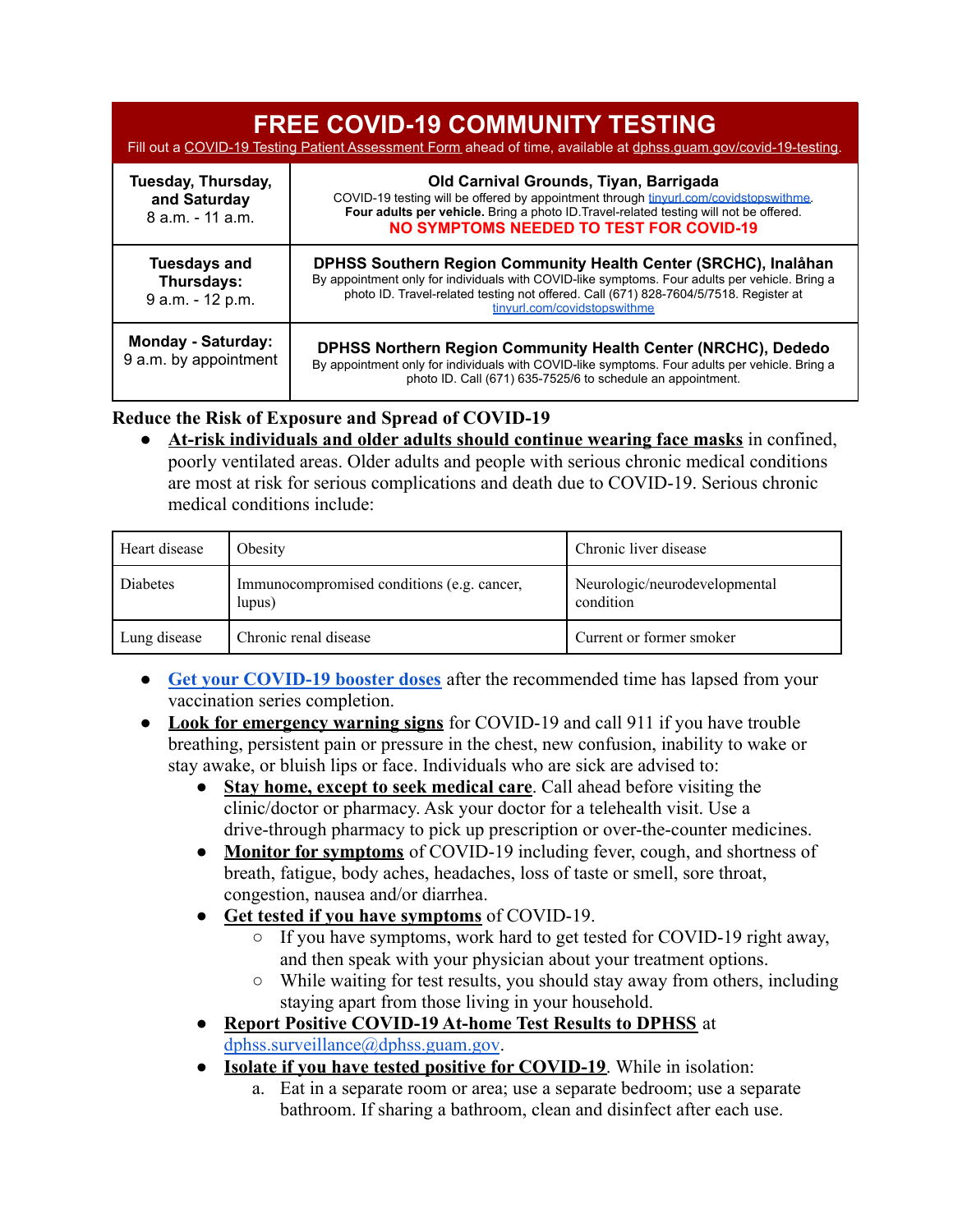- b. Avoid sharing personal items dishes, cups/glasses, silverware, towels, bedding or electronics (e.g., cellphone).
- c. Wear a face mask.
- d. Wash your hands often using soap and water, or hand sanitizer; avoid touching your eyes, nose, or mouth with unwashed hands.
- e. Clean and disinfect "high touch" surfaces and items every day (tables, doorknobs, light switches, handles, desks, toilets, faucets, sinks, and electronics).

## **COVID-19 Therapeutic Paxlovid**

Earlier this year, DPHSS issued a standing order for a COVID-19 therapeutic called Paxlovid. Paxlovid was given emergency use authorization (EUA) by the U.S. Food and Drug Administration (FDA) for treatment of COVID-19. Treatment is indicated for recently diagnosed COVID-19 patients with mild-moderate symptoms. If you have symptoms or test positive, ask your health care provider within five days of your first symptoms. Prescribing providers are advised to document SARS-CoV-2 viral test (lab-based antigen or PCR), and symptoms of COVID-19 for  $\leq$ 5 days. Read the standing order for paxlovid [HERE](https://dphss.guam.gov/wp-content/uploads/2022/02/Standing-Order-of-Paxlovid-signed-dated-48pg-1.pdf).

### **Second COVID-19 Booster Doses Available**

Second doses of the COVID-19 booster are available to individuals ages 12 years and older who are moderately or severely immunocompromised. Eligible individuals may receive a second booster dose using an mRNA (Pfizer-BioNTech or Moderna) COVID-19 vaccine at least 4 months after the first booster dose.

Adults between the ages of 18 and 49 who are not moderately or severely immunocompromised and who received Janssen COVID-19 Vaccine as both their primary series dose and booster dose may receive a second booster dose using an mRNA COVID-19 vaccine at least 4 months after the Janssen booster dose. Adults ages 50 years and older could benefit from a second mRNA booster dose as they are at increased risk for severe COVID-19. Adults 50 years and older may receive a second booster dose, if it has been at least 4 months after the first booster dose.

| <b>FREE COVID-19 VACCINATION CLINICS (AGES 5 YEARS AND OLDER)</b><br>FIRST, SECOND AND BOOSTER SHOTS AVAILABLE - Pfizer-BioNTech, Moderna, Johnson & Johnson |                                                                                                                                                                                                                                                                                                        |  |
|--------------------------------------------------------------------------------------------------------------------------------------------------------------|--------------------------------------------------------------------------------------------------------------------------------------------------------------------------------------------------------------------------------------------------------------------------------------------------------|--|
| Tuesday, Thursday, and                                                                                                                                       | Agana Shopping Center (2nd Floor) - Register: tinyurl.com/vaxquam                                                                                                                                                                                                                                      |  |
| <b>Saturday</b>                                                                                                                                              | Walk-ins are welcome, but appointments will be expedited. Bring appointment confirmation and                                                                                                                                                                                                           |  |
| 11 a.m. - 3 p.m.                                                                                                                                             | proof of identity. Last appointment is 30 minutes before closing.                                                                                                                                                                                                                                      |  |
| Mon. - Thurs.                                                                                                                                                | <b>DPHSS Northern Region Community Health Center (NRCHC), Dededo</b>                                                                                                                                                                                                                                   |  |
| 9 a.m. - 5 p.m.                                                                                                                                              | Last vaccine will be administered 30 minutes before closing. Walk-ins welcome. Curbside                                                                                                                                                                                                                |  |
| Sat: 9 a.m. - 12 p.m.                                                                                                                                        | vaccination available for people with disabilities.                                                                                                                                                                                                                                                    |  |
| <b>Monday - Friday</b><br>9 a.m. - 12 p.m.                                                                                                                   | DPHSS Southern Region Community Health Center (SRCHC), Inalåhan<br>Call (671) 828-7604/5/7518 to schedule an appointment. Last appointment is 30 minutes<br>before closing. Walk-ins welcome. Curbside vaccination available for people with disabilities.<br>Register at tinyurl.com/covidstopswithme |  |

**Incentives Offered for COVID-19 Vaccination Series Completion and Boosters** A program administered by the government of Guam is providing incentives to individuals 12 years of age and older who maintain their COVID-19 vaccinations who are:

- Completing their last dose in primary series; OR
- Receiving 1st Booster Dose OR 2nd Booster Dose